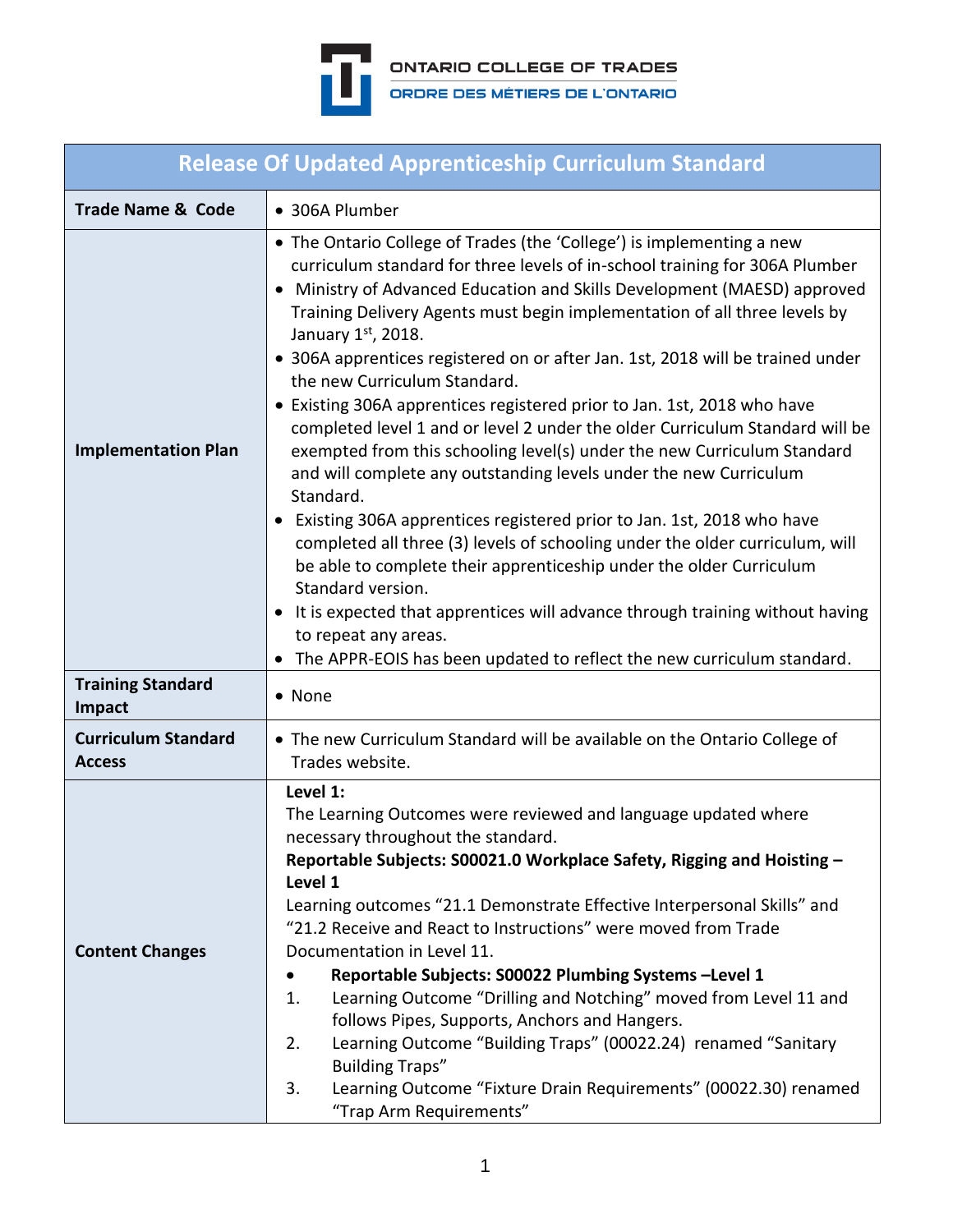

| 4. | Learning Outcome "Stack and Vent Terminals (00022.40) renamed                 |
|----|-------------------------------------------------------------------------------|
|    | "Vent Terminals" and throughout the learning outcomes, "vent"                 |
|    | replaces "stack".                                                             |
|    | Reportable Subject: Trade Calculation - Level 1:                              |
| 1. | Learning Outcome "Square Roots" title changed to "Pythagorean and             |
|    | Square Roots"                                                                 |
| 2. | "Calculations of Various Offsets" precedes Pythagorean and Square             |
|    | Roots.                                                                        |
| 3. | Learning Outcome "Sleeving" was moved from Level II and placed in             |
|    | Level I following "Identify and Interpret Construction Drawings"              |
|    | Learning outcomes added to content:                                           |
|    | S000.22.5 CPVC Plastic Pipe and Fittings: added 5.12 - Identify the different |
|    | types and uses of CPVC pipes, CPVC pipes, fittings and associated solvents.   |
|    | S000.22.7 Polyethylene/Aluminium/Cross-linked Polyethylene: added 7.13-       |
|    | Identify various manufacturing methods.                                       |
|    | S000.22.20 Floor Drains: added 20.19- Identify the trade term "emergency      |
|    | floor drain"                                                                  |
|    | S000.22.21 Hub Drains and Funnel Floor Drains: added 21.2- Define the         |
|    | trade term "funnel floor drain".                                              |
|    | S00022.23 Drainage System Design: added 23.14 - Identify the importance       |
|    | of mandatory locating of underground services in relation to the sanitary or  |
|    | storm drainage systems.                                                       |
|    | S000.22.38 Wet Venting: added 38.10- List the request for multi-story wet     |
|    | venting.                                                                      |
|    | S000.24.4 Pythagorean Theorem and Square Roots: added 4.5 - Explain           |
|    | Pythagorean Theorem and its use in the plumbing industry.                     |
|    | S000.24.5 Pythagorean Theorem and Square Roots: added 4.6 - Perform           |
|    | various calculations using Pythagorean Theorem.                               |
|    | Hours Changes (3 hours re-allocated)                                          |
|    | 21.1 Demonstrate Effective Interpersonal Skills - increased by 1 hour         |
|    | 21.2 Receive and React to Instructions - increased by 1 hour                  |
|    | 21.3 Codes, Acts and Regulations - reduced to 2 hours                         |
|    | 21.5 Recognize and Assess Hazardous Conditions - reduced to 1 hour            |
|    | 21.13 Determine the Required Equipment - reduced to 1 hour                    |
|    | 21.16 Connect to the Rigging reduced - to 1 practical hour                    |
|    | 21.18 Plan to Perform the Lift reduced - to 2 hours                           |
|    | 22.7 Cross-linked Polyethylene -reduced to 1 hour                             |
|    | 22.12 Drilling and Notching - increased by 1 hour                             |
|    | 22.13 Joining Dissimilar Pipe Materials - reduced to 1 hour                   |
|    | 22.27 Traps and Types - increased by 2 hours                                  |
|    | 22.28 Trap Sizing - increased by 1 hour                                       |
|    | 22.35 Sizing Individual Vents - increased by 1 hour                           |
|    |                                                                               |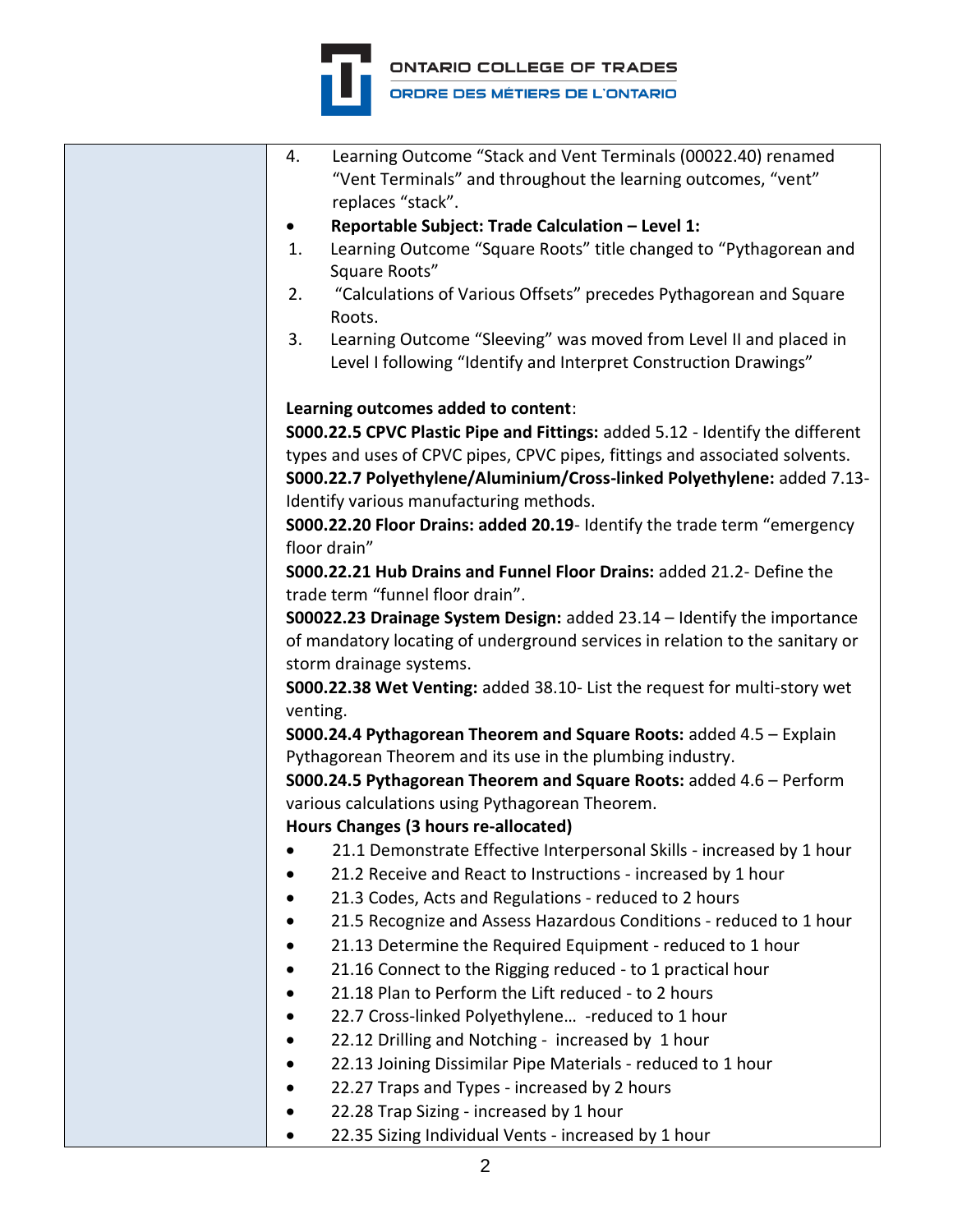

| $\bullet$ | 22.36 Branch Vents - increased by 1 hour                                    |
|-----------|-----------------------------------------------------------------------------|
|           | 22.37 Dual Venting - increased by 1 hour                                    |
|           | 22.40 Vent Terminals - increase by 1 hour                                   |
|           | 22.41 Codes, Regulations and Standards - increased by 2 hours               |
|           | 24.5 Calculations of Various Offsets - reduced by 4 hours                   |
|           |                                                                             |
|           | Level 2:                                                                    |
|           | Reportable Subject: Pipe and Fitting Material, Pipe Supports and Hangers    |
|           | 22.12 Drilling and Notching moved to Level 1 (Piping and Fitting            |
|           | Materials, Pipe Supports and Hangers)                                       |
|           | 25.4 Sleeving moved to Level 1 (Trade Documentation, Level 1)               |
|           | <b>Reportable Subject: Drainage Systems</b>                                 |
|           | 27.3 Back Flooding moved from Level 111 (Drainage Systems)                  |
|           | <b>Reportable Subject: Waste Pipe Systems</b>                               |
|           | 27.7 Indirect & Special Waste moved from Level 111                          |
|           | 27.8 Commercial Kitchen Equipment and Water Using devices moved             |
|           | from Level 111                                                              |
|           |                                                                             |
|           | <b>Reportable Subject: Water Distribution Systems</b>                       |
|           | 27.23 Learning Outcome Temperature and Pressure Relief Valves               |
|           | renamed Relief Valves                                                       |
|           | <b>Reportable Subject: Codes</b>                                            |
|           | 27.30 Fire Stopping moved from Level 111                                    |
|           | <b>Reportable Subject: Properties of Water and Heat Transfer</b>            |
|           | 27.31 Properties of Water now precedes Heat Transfer in Level 11            |
|           | Reportable Subject: Trade Documentation -Level 11                           |
|           | 21.1 Demonstrate effective Interpersonal Relations moved to Level 1         |
|           | 21.2 Receive and React to Instructions moved to Level 1                     |
|           | <b>Learning Outcomes Added to Content</b>                                   |
|           | <b>S000.27.16 Circuit Venting: 16.5 rewritten to: Specify the trap arm</b>  |
|           | requirements of circuit vented systems                                      |
|           | S000.27.18 Types of Valves: 4 new Learning Outcomes added                   |
|           | $(18.20 - 18.23)$                                                           |
|           | S000.27.21 Hot Water Tanks: added 21.13- State requirements of heat         |
|           | traps for a hot water tank                                                  |
|           | <b>S00027.23 Relief Valves:</b> added 23.4- Identify how temperature relief |
|           | valves and pressure relief valves are rated                                 |
|           | S00027.31 Properties of Water: changed 31.8- State the specific             |
|           | gravity of liquids compared to water such as but not limited to: oil, ice,  |
|           | steam, mercury, lead                                                        |
|           |                                                                             |
|           |                                                                             |
|           |                                                                             |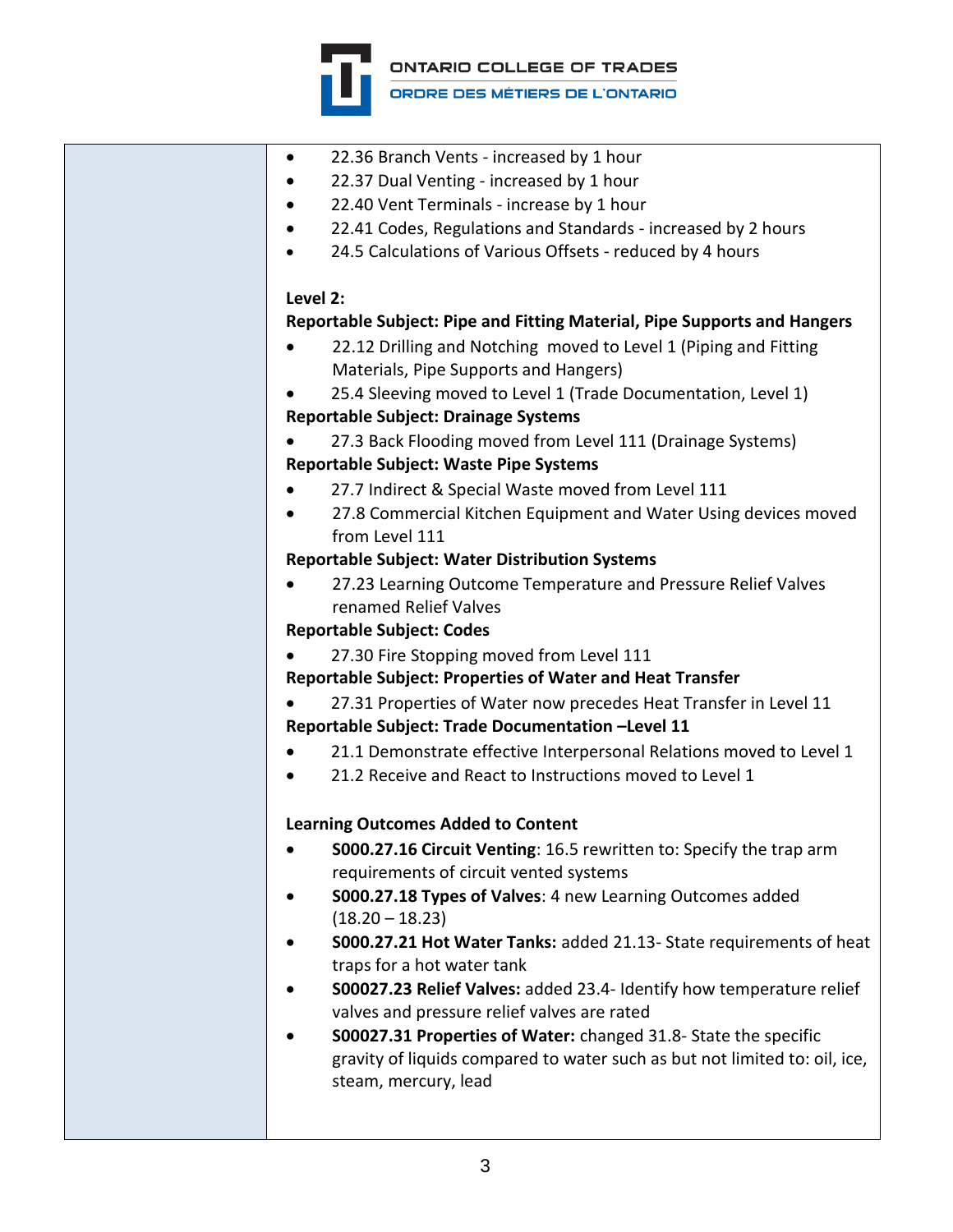

**ONTARIO COLLEGE OF TRADES** ORDRE DES MÉTIERS DE L'ONTARIO

**Hours Changes for Level 2** 27.7 Indirect and Special Wastes - increased 5 theory hours 27.8 Commercial Kitchen Equipment and Water Using Devices – increased by 1 theory hour 27.10 Sediment Interceptors – decreased 1 theory hour 27.12 Ejectors and Sumps – – increased by 1 theory hour 27.24 Water Meters – decreased 1 theory hour to 3 hours 27.27 Water Closets, Urinals, Flush Tanks and Flushometers – eliminated (2) practical hours 27.28 Testing Requirements – – increased by 1 theory hour 27.30 Fire Stopping – – increased by 3 theory hours 27.34 British thermal Units – – increased by 1 theory hour 30.1 Read and Apply Information from Construction Drawings – – increased by 3 theory hours 30.3 Produce Various Plumbing Drawings – – increased by 2 theory hours **Level 3: Reportable Subject: Waste Pipe Systems** 1. 27.7 Indirect and Special Wastes and Commercial Kitchen Equipment and Water Using Devices were moved to Level 11 **Reportable Subject: Water Distribution Systems**: 2. Linear Expansion renamed 32.13 Thermal Expansion and Contraction **Reportable Subject: Codes** 3. 27.30 Fire Stopping moved to Level 11 **Reportable Subject: Storm Drainage Systems** 4. 27.3 Back Flooding moved to Level 11 **Reportable Subject: Process Piping Systems** 5. 32.27 Hydronic Heating Systems renamed Hydronic Systems **Learning Outcomes added to Content S000.32.12**: 12.3 rewritten to: Identify how the four terms affect pipe size. 12.4 rewritten to: Calculate the pipe sizes based on velocity and demand 12.12 rewritten to: Using the above information and the appropriate tables, size the branch lines and distribution main for both the domestic hot and cold water piping systems using: -Simplified method -Small commercial building method -Average pressure loss method **S000.32.13**: 13.4 added: Describe how fluids will expand or contract when heated or cooled. **S000.32.21**: Standpipe systems learning outcomes reduced from 31 outcomes to 15 outcomes.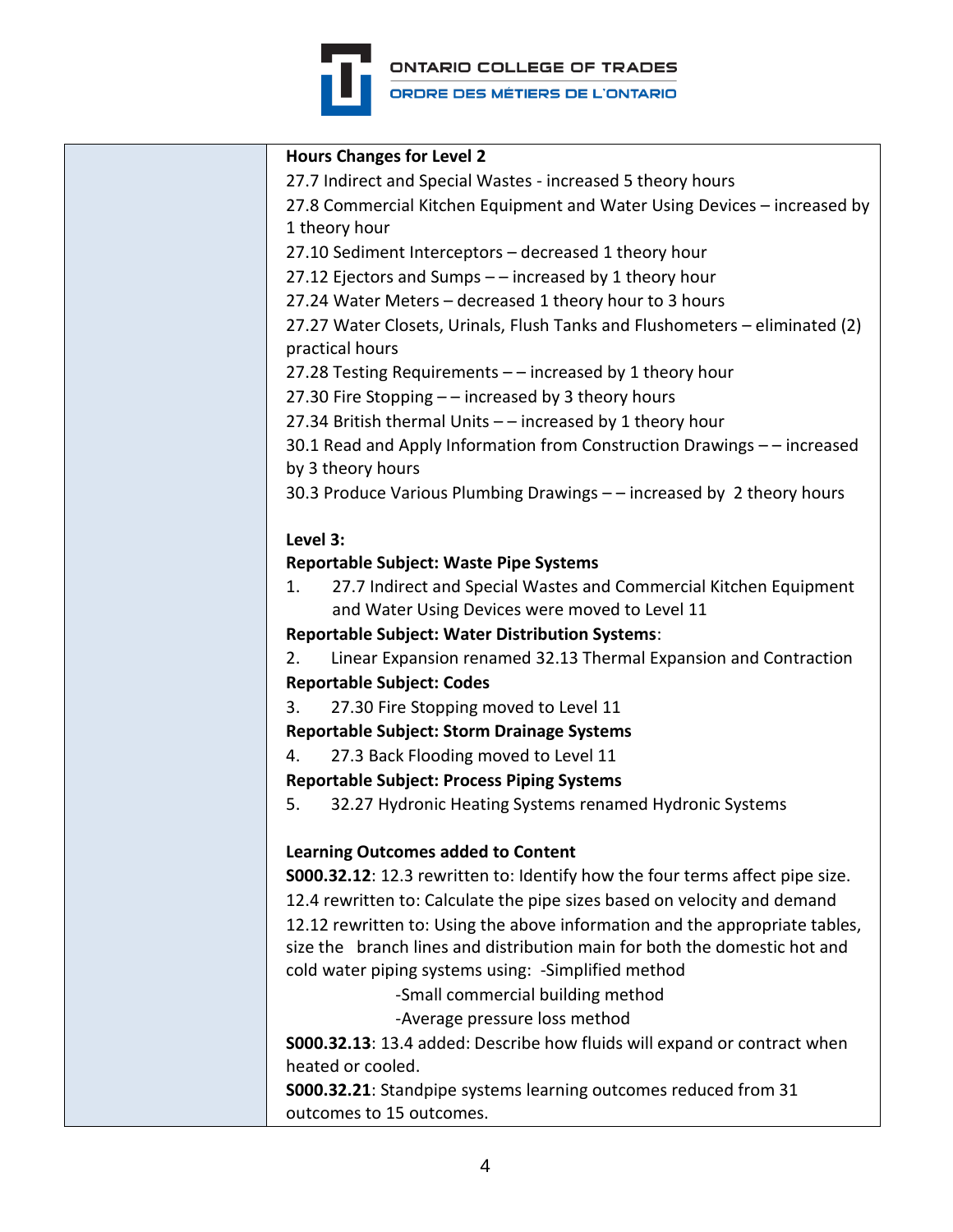

| <b>S000.32.22</b> Sprinkler Systems learning outcomes reduced from 31 outcomes<br>to 14 outcomes.                  |
|--------------------------------------------------------------------------------------------------------------------|
| <b>S000.32.27:</b> Hydronic Systems learning outcomes have been rewritten.                                         |
| S000.32.28: Hydronic System Calculations learning outcomes have been<br>rewritten.                                 |
| <b>S000.33.1</b> : 1.16 added: Design and fabricate a stainless steel assembly.                                    |
| S00034.1: 1.11 added: Define CAD and BIM                                                                           |
| 1.12 Added: Identify how CAD or BIM drawings are used in the plumbing<br>industry and the advantages of their use. |
| <b>S000.34.5:</b> 5.1 rewritten: Identify available estimating software.                                           |
|                                                                                                                    |
| 32.5 Pressure and Heads - increased 1 theory hour                                                                  |
| 32.7 Types of Pumps – increased 3 theory hours                                                                     |
| 32.12 Water Pipe Sizing - increased 3 theory hours                                                                 |
| 32.15 Indirect Heaters - increased 2 theory hours                                                                  |
| 32.21 Standpipe Systems - reduced by 2 theory hours                                                                |
| 32.23 National Plumbing Code - increased 2 theory hours                                                            |
| 32.24 Open Flow and Metered Flow Roof Drain Systems - reduced by 2                                                 |
| theory hours                                                                                                       |
| 32.26 Municipal Sewage Disposal Systems - reduced by 1 theory hour                                                 |
| 32.27 Hydronic Systems - increased 2 theory hours                                                                  |
| 32.28 Hydronic System Calculations - increased 1 theory hour                                                       |
| 34.4 Produce Hydronic Drawings - increased 4 theory hours                                                          |